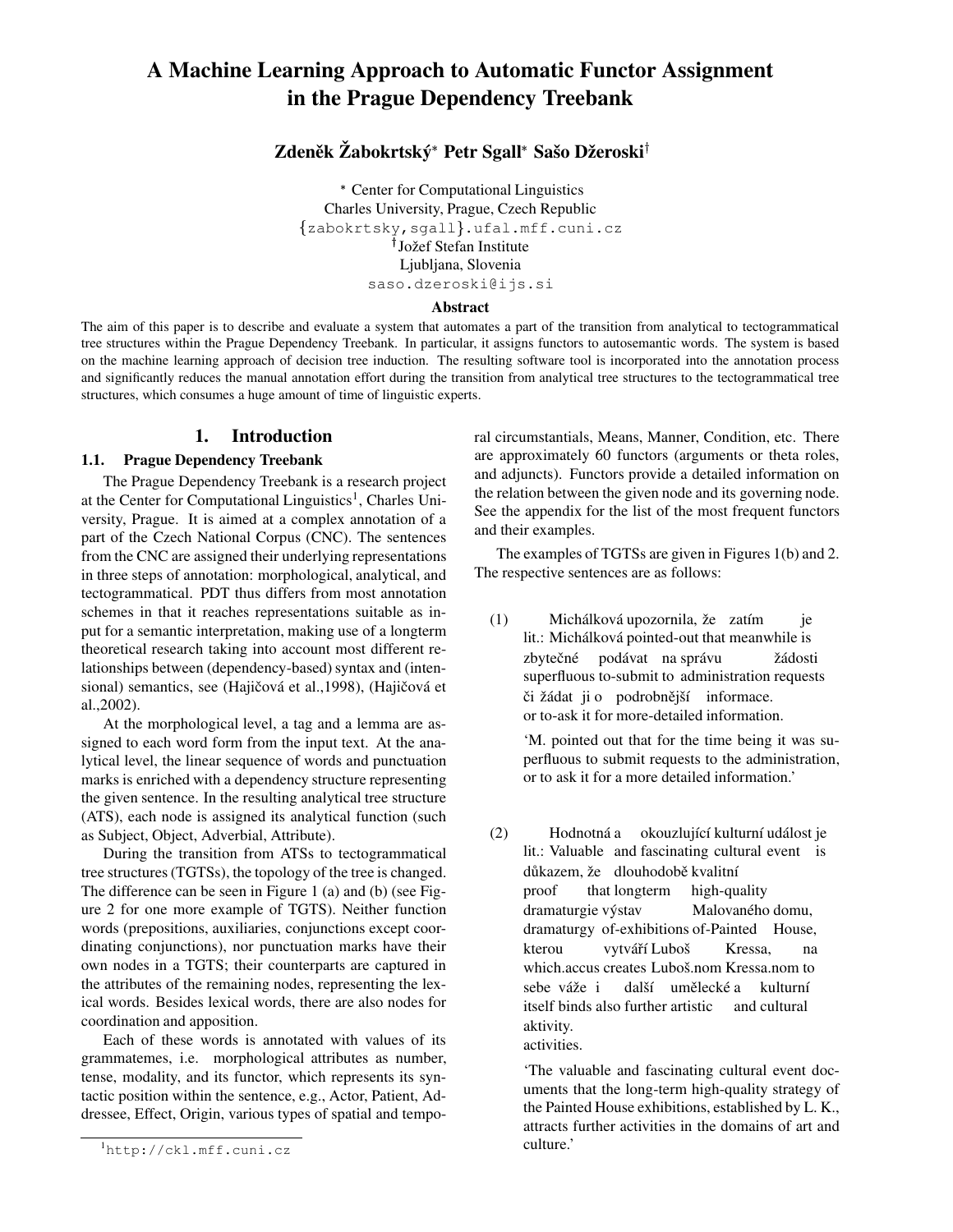

Figure 1: The analytical tree structure (a) of sentence (1) and the associated tectogrammatical tree structure (b). In the analytical tree, the nodes are labeled with their word forms and analytical functions, in the tectogrammatical tree the nodes are labeled with their lemmas and functors. Note that nodes are added (marked by the sign  $\&$ ) for (i) General Addressee with *upozornit* 'point out sth. to so.' and General Benefactive with *zbytečný* 'superfluous for so.', and (ii) the zero Actor of the infinitives *podavat ´* 'to submit' and *žádat* 'to ask for', which is controlled by (i.e. referentially identical with) the Benefactive of *být zbytečný* 'to be superfluous'. The position of the node with the label  $\check{c}i$  'or' illustrates the handling of coordinated constructions.

## **1.2. Related Work**

The first realization of AFAS (Automatic Functor Assignment System,  $(Zabokrtský, 2000)$  was based on a combination of different families of "assigners", in particular of handcrafted rules and dictionary-based methods. The system was later (Džeroski, Žabokrtský, 2001) enriched with



Figure 2: Example of the tectogrammatical tree structure. The nodes are labeled with their lemmas and functors. Note the position of a focus sensitive operator (rhematizer) *i* 'also'.

a method based on Machine Learning (ML), namely on the decision trees generated by C4.5 (Quinlan,1993). The AFAS described in this paper differs from the previous attempts in the fact that it is *exclusively based on ML*, thus forming a monolithical, easy-to-retrain system.

## **2. Learning from the Tectogrammatical Tree Data**

## **2.1. Reformulation of the Task of AFAS from the ML Perspective**

The task for an automatic functor assignment system (AFAS) can be formulated as follows: given (i) the topology of a TGTS and (ii) the values of the morphological and analytical attributes of each node, assign a functor to each node.

Since treating the tree as a whole would make the learning task very difficult, we approximate it with the following reformulation. For each node N of the tree, the task is to assign a functor to node N (a coordination node may appear between M and N, but it does not influence the functor of N), taking into account only the values of its attributes and the values of attributes of the nearest autosemantic node M that governs node N. In other words, we are to classify the edges of the tree (or short vertical paths in the tree in case there is an intermediate coordination node, like between words *kulturní* and *aktivita* in Figure 2). Each class corresponds to one functor.

#### **2.2. Available Material**

When the experiments described in this paper were performed, the manual annotation of 43 files had been finished on the tectogrammatical level. Each file contains up to 50 sentences, there were altogether 1536 sentences in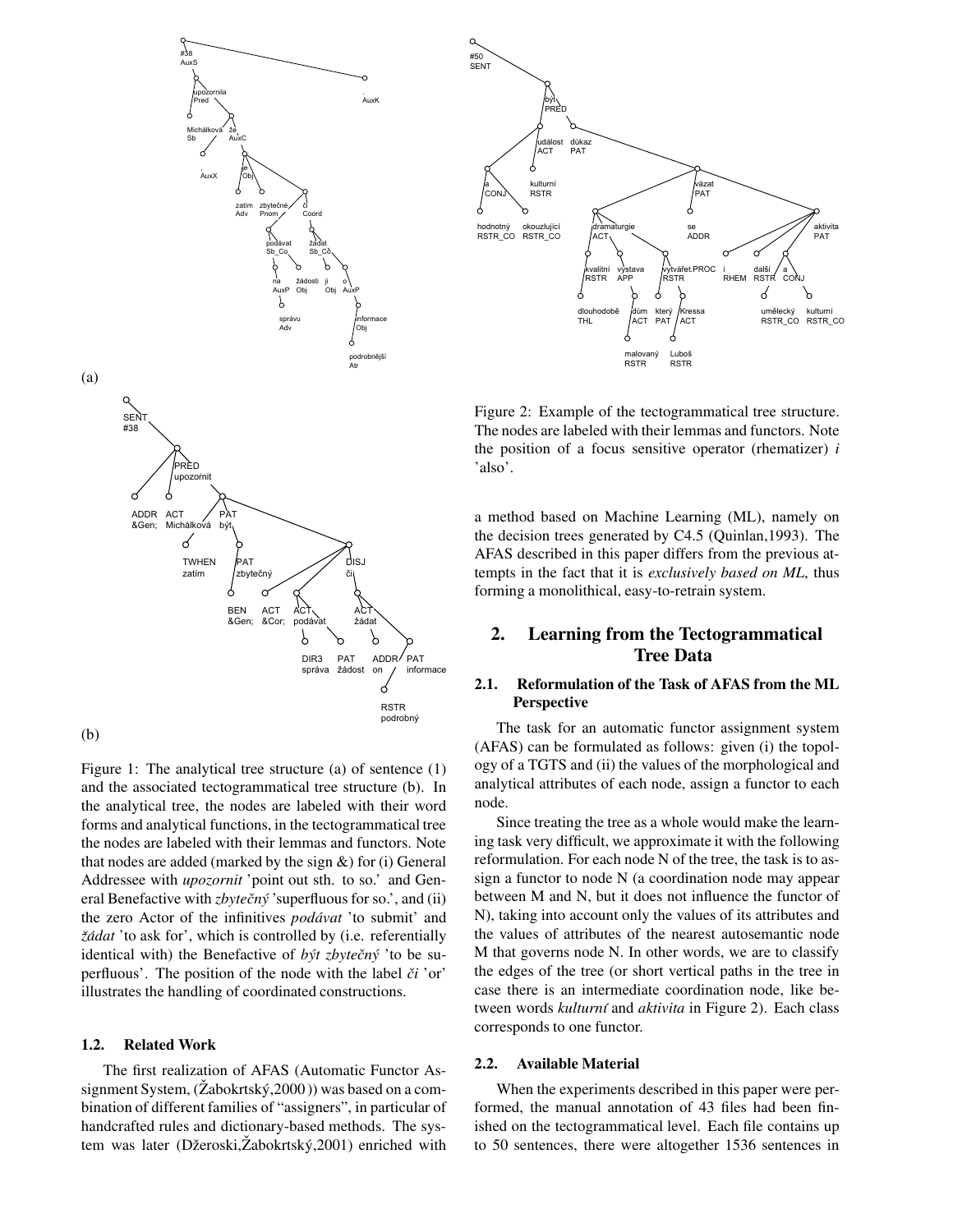these files. The total number of autosemantic and coordination nodes in the sentences were 28216. We excluded the nodes with unambiguously assigned functors, and the nodes which were manually added. The added nodes have no surface counterpart word, although they must be present in the underlying structure (for instance, ellipses of actor etc.). 27463 nodes remained for the training and testing purposes.

### **2.3. Data Preprocessing**

#### **2.3.1. Vectorizing the Tree**

All the information about a node is contained in its attributes from the morphological level (lemma, morphological tag), analytical level (analytical function), and tectogrammatical level (functor). As we said above, for the decision about the functor of a node, we take into account only the information about the node itself and the information about its nearest governing autosemantic node. Therefore we approximate the functor assignment with a mapping the domain of which is formed by a Cartesian product of values of the morphological and analytical attributes of both nodes, and the range of which is equal to the set of all functors. Since the number of node attributes is limited, we can put the attributes into a vector. Currently we create for each node the vectors consisting of the following attributes:

- 1. *lexical attributes* lemmas of both nodes, and possibly also the lemma of a preposition or a subordinating conjunction that binds both nodes,
- 2. *morphological attributes* for both nodes, we extract the following attributes from their morphological tags: part of speech, so called subpart of speech, morphological voice, morphologic case,
- 3. *analytical attributes* the analytical functions of both nodes,
- 4. *topological attributes* number of children (directly depending nodes) of both nodes in the TGTS,
- 5. *ontological attributes* semantic position of the node lemma within the EuroWordNet Top Ontology.

Wherever we use attribute names in the following text, the names of the attributes extracted from the governing node start with prefix  $q_$ , while the names of the attributes extracted from the dependent node starts with d\_

#### **2.3.2. Ontological Attributes from EuroWordNet**

The Top Ontology used in EuroWordNet (EWN) contains the (structured) set of 63 basic semantic concepts like Place, Time, Human, Group, Living, etc. For the majority of English synsets (set of synonyms, the basic unit of EWN), the appropriate subset of these concepts are listed. Using the Inter Lingual Index that links the synsets of different languages, the set of relevant concepts can be found also for Czech lemmas. The set of ontological attributes then comprises 63 binary attributes determining the positive or negative relation between the (Czech) lemma and the semantic concepts.

#### **2.4. C5 Learning**

#### **2.4.1. Learning Decision Trees**

Decision tree induction is one of the most popular machine learning approaches. It takes as input a set of examples (represented as vectors of feature values and their classifications) and produces a tree-like structure called *decision tree* that can be used for classifying new examples. Internal nodes in the tree correspond to features (also called attributes), branches correspond to feature values, and leaves of the tree correspond to classifications (predicting specific class values).

C5.0 is a successor of C4.5 (Quinlan, 1993), which is probably the most widely used program for inducing decision trees. It implements the TDIDT (Top Down Induction of Decision Trees) approach, where a feature is first selected that discriminates best among the class values of the given training examples. Once this feature is selected, it is assigned to the root of the tree; the examples are partitioned according to the values of this feature and tree construction is repeated recursively; the resulting subtrees are attached to the branches of the root node. If the set of examples contains examples of only one class or if no good attribute can be found to split on, a leaf is created which predicts a specific class value. This is the criterion for terminating the recursion. C5.0 also performs pruning (simplification) of the induced decision trees. The subtrees that are built on a too small number of examples to be statistically reliable are removed and replaced by leaves (in other words, they are pruned). Several parameters control the construction of a decision tree with C5.0 (e.g., by setting the degree of pruning): we used the default setting of their values.

#### **2.4.2. Rulesets**

An important feature of C5.0 is its mechanism to convert trees into collections of rules called *rulesets*. Rulesets are generally easier to understand than trees since each rule describes a specific context associated with a class. Furthermore, a ruleset generated from a tree usually has fewer rules than the tree has leaves. However, generating rulesets requires considerably more computer time. Therefore the evaluations in the following section will be made using decision trees, although we will use selected rules from rulesets as an illustration of the knowledge of regularities acquired by machine learning. A description of a C5 rule can be found in Figure 3.

## **3. Evaluations**

#### **3.1. Error-rate Measuring**

In the former version of AFAS, we were searching for a compromise between high *precision* (the ratio between correctly assigned functors and all automatically assigned functors) and *recall* (the ratio between the number of correctly assigned functors and the number of all functors to be assigned). Having more than half a year of experience with the previous version of AFAS, the annotators were asked whether they prefer maximizing the number of correctly assigned functors (i.e., to maximize recall) or minimizing the number of errors (i.e., to maximize precision). All of them prefer to assign automatically as many functors as possible. In this paper, we express the performance evaluation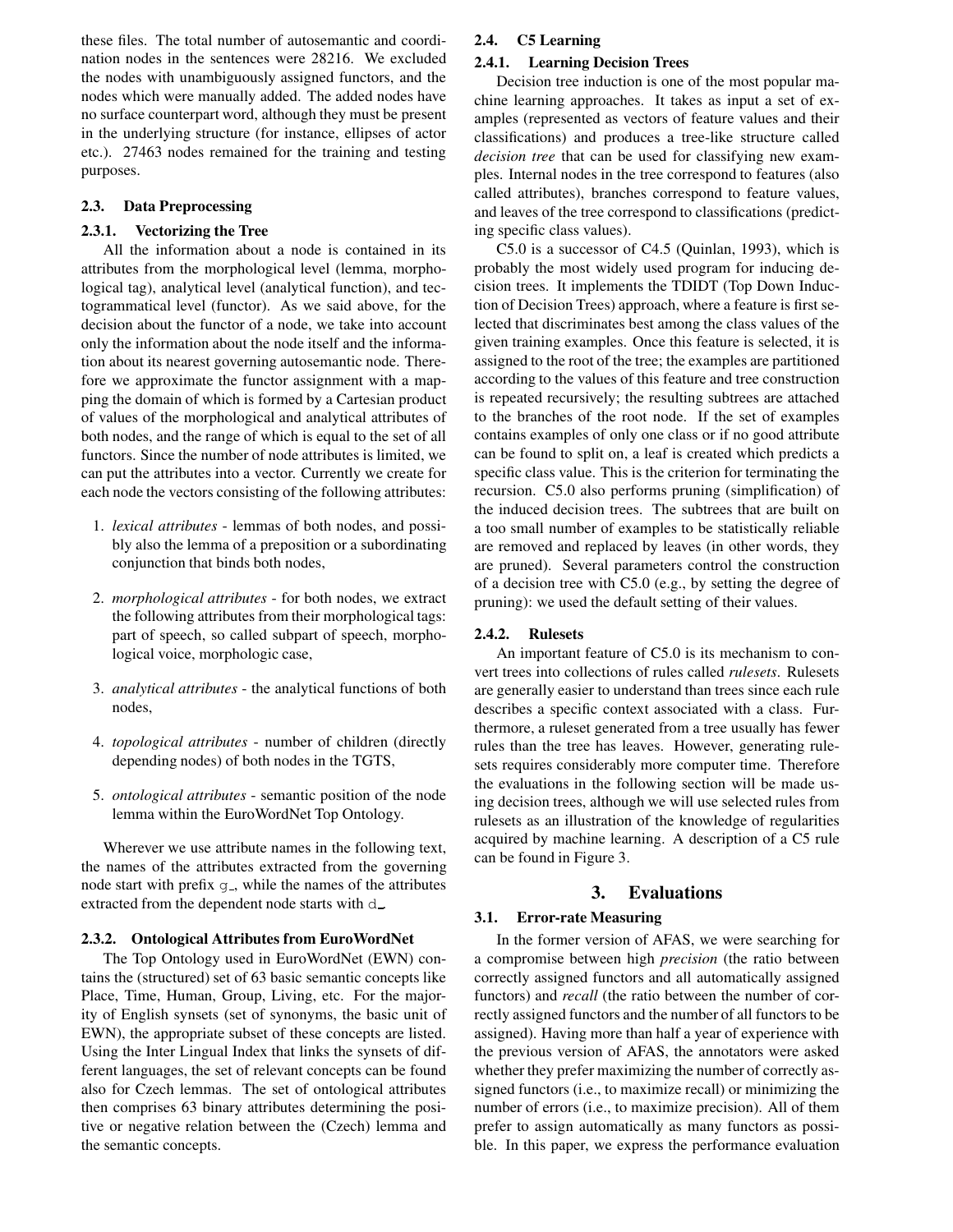

Figure 3: An example rule from the ruleset produced by C5: (1) a rule number (this is quite arbitrary and serves only for identification), (2) number of training cases covered by the rule, (3) number of cases wrongly classified by this rule, (4) the rule's estimated accuracy divided by the relative frequency of the predicted class in the training set, (5) one or more conditions that must all be satisfied if the rule is to be applicable; the conditions are of the form  $attribute =$ value or attribute in {set of values},  $(6)$  a class (functor in our case) predicted by the rule, (7) the statistically estimated confidence of the prediction.

using only *error-rate* (number of incorrectly assigned or unassigned functors divided by the number of all functors to be assigned) instead of differentiating between precision and recall.

One way to get a reliable estimate of predictive accuracy is the *f-fold cross validation*. The data are divided into  $f$  Rule 7: subsets of roughly the same size and class distribution. For each subset in turn, a classifier is trained on the data in the remaining subsets and tested on the cases in the hold-out subset. The resulting error-rate is computed as an average value from the  $f$  trials. Wherever we refer to error-rate or to decision tree size in the rest of this paper (besides Table 2), we mean the average value obtained from 10-fold cross validation.

#### **3.2. Sequence of Experiments**

In order to find the importance of individual attributes for the overall performance, the system was trained repeatedly using different sets of input attributes. The experiments can be ordered into a lattice according to the subsumption of their attribute sets (Figure 4). In the following paragraphs, the experiments will be evaluated one by one and associated with an illustrative example of a rule acquired by C5. You can also see Table 1 for the evaluation summary.

Not only the sequence of experiments shows the contribution of different attributes to the performance, but it can also demonstrate the process of acquiring more "clever" rules.

#### **E-0) No input attributes**

The first experiment functions only as a baseline, because no attributes were used for decision and no decision tree was generated. Every node in the testing set was simply assigned with the most frequent functor from the training set. The resulting error rate is 88.3 %.



Figure 4: The lattice depicts the subsumption of attribute sets within the sequence of experiments, and the impact of enlarging the attribute set on the resulting error-rate.

## **E-1) Input attributes: part of speech of node N**

Error rate: 54.2% Decision tree size: 13 leaves Sample from the ruleset: (3584/461, lift 4.0)  $d$ -pos = A -> class RSTR [0.871]

Possible interpretation of the rule: An adjective usually is the restrictive adjunct.

#### **E-2) Input attributes: analytical function of given node.**

Error rate: 39.7% Decision tree size: 45 leaves Sample from the ruleset:

```
Rule 21: (2244/323, lift 5.5)
        d_afun = Sb
        -> class ACT [0.856]
```
Interpretation: The subject of a sentence usually becomes its actor.

## **E-3) Input attributes: morphological attributes and analytical function of given node.**

Error rate: 31.1% Decision tree size: 416 leaves Sample from the ruleset:

Rule 213: (251/130, lift 29.2)  $d$ <sub>case</sub> = 3  $d_{afun} = 0$ -> class ADDR [0.482]

Interpretation: An object in dative becomes addressee.

**E-4) Input attributes: morphological attributes and analytical function of given node and of its autosemantic governor G**

Error rate: 28.3% Decision tree size: 1785 leaves Sample from the ruleset: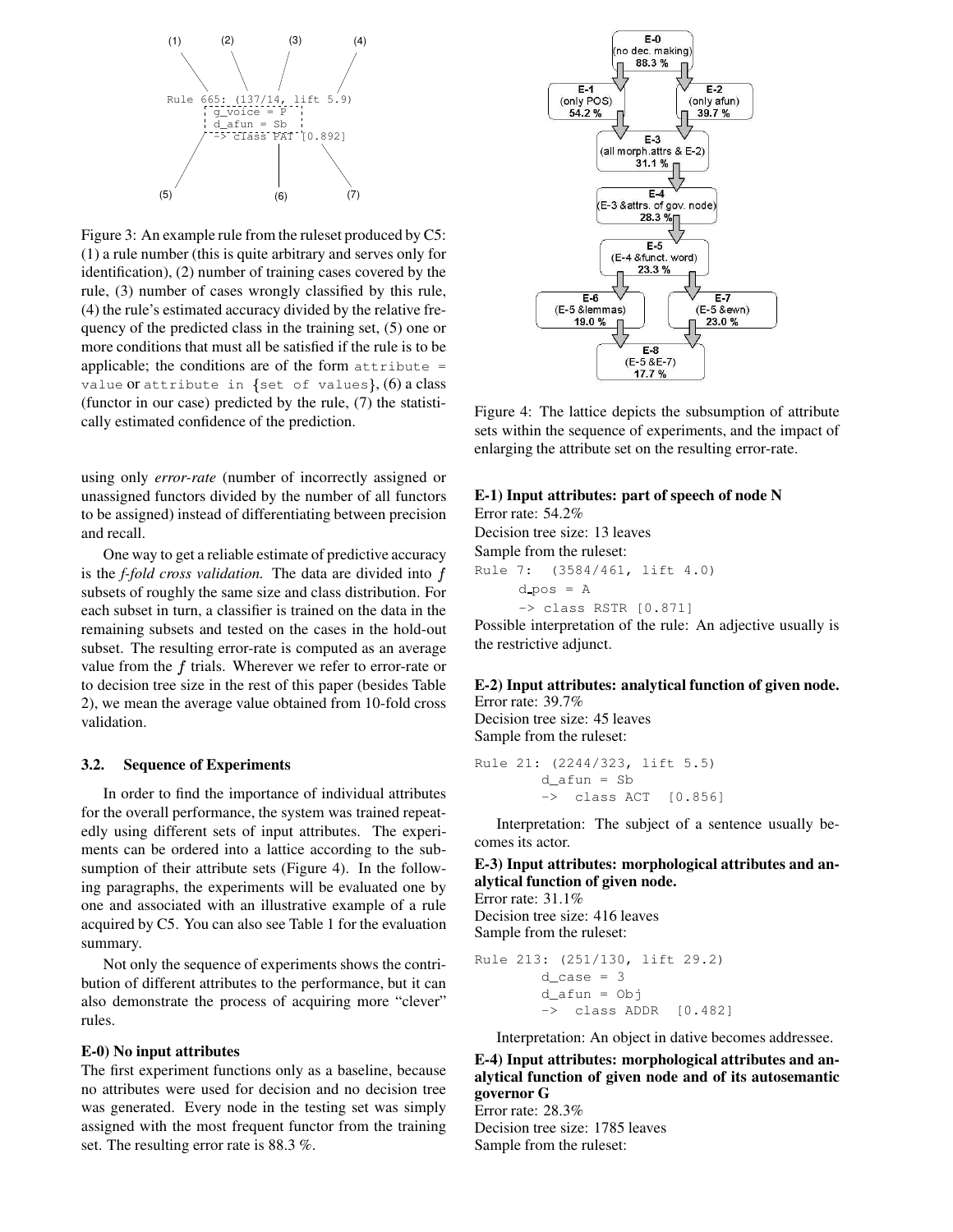```
Rule 388: (16/4, lift 4.7)
       g_voice = P
       d\_case = 7d_afun = Obj
       -> class ACT [0.722]
Rule 665: (137/14, lift 5.9)
       g_voice = P
       d afun = Sb
        -> class PAT [0.892]
```
Interpretation: The subject in a clause in passive voice becomes patient, the actor is expressed by instrumental (Compare with the rule in E-2).

**E-5) Input attributes: Same attributes as in E-4, but lemmas of functional word (prepositions, conjunctions) were added.**

Error rate: 23.3% Decision tree size: 1716 leaves Sample from the ruleset: Rule 11: (63/16, lift 108.0)  $d_{a}$ fun = Adv preposition = s -> class ACMP [0.738] Rule 174: (16, lift 231.1) d afun = Adv subord\_conj = protože  $\rightarrow$  class CAUS  $[0.944]$ Rule 412: (34/6, lift 368.7) coord conj = nebo -> class DISJ [0.806]

Interpretations: (i) A node connected via preposition *s* ('with') represents accompaniment. (ii) A clause connected via subordinating conjunction *protozeˇ* ('because') relates to causality. (iii) A coordination node with lemma *nebo* ('or') expresses disjunction.

**E-6) Input attributes: same attributes as in E-5, but lemmas of both nodes were added.** Error rate: 19,0%

```
Decision tree size: 5037 leaves
Sample from the ruleset:
Rule 511: (40, lift 28.6)
      d lemma = rok
      preposition = v
      -> class TWHEN [0.976]
Rule 1031: (6/3, lift 3.2)
      g_lemma = činnost
      d pos = Npreposition = empty
      -> class ACT [0.500]
Rule 617: (11, lift 736.0)
      d lemma = dosud
      -> class TTILL [0.923]
Rule 1397: (6, lift 71.6)
      g_lemma = patřit
      preposition = mezi
      -> class DIR3 [0.875]
```
Interpretation: (i) *v roce* ('in year') is temporal modifier. (ii) A noun directly depending on noun *cinnost ˇ* ('activity') is probably actor of the activity. (iii) *dosud* ('still', 'untill now') is a temporal modifier (TTILL - 'time till ...'). (iv) *patřit mezi* ... ('belong between ...') binds a directional modifier.

Note: Rules like 1031 and 1397 can be understood as a projection of the behavior of nouns and verbs on the treebank data.

## **E-7) Input attributes: morphological attributes and analytical function of node N**

Error rate: 23.0% Decision tree size: 1873 leaves Sample from the ruleset:

Rule 237: (115, lift 29.0) d\_afun = Adv preposition = v d\_ewn\_time = yes -> class TWHEN [0.991]

Interpretation: An adverbial formed by a noun that has (according to EuroWordNet) something to do with time and that is connected via preposition  $v$  ('in'), is a temporal modifier of type TWHEN.

## **E-8) Input attributes: union of attributes from E-6 and E7**

Error rate: 17.7% Decision tree size: 4445 leaves Sample from the ruleset: Rule 70: (4, lift 132.9) g lemma = množství d ewn origin = yes  $\rightarrow$  class MAT  $[0.833]$ 

Interpretation: If an item depends on noun *množství* ('amount') and it is related to concept Origin in EuroWord-Net, then it has the functor MAT (material, e.g. amount of wood).

## **3.3. Further Observations**

| Experiment | Decision tree size | Error rate |
|------------|--------------------|------------|
|            | (number of leaves) |            |
| $E-0$      | 0                  | 88.3%      |
| $E-1$      | 13                 | 54.2%      |
| $E-2$      | 45                 | 39.7%      |
| $E-3$      | 416                | 31.1 $%$   |
| $E-4$      | 1785               | 28.3%      |
| $E-5$      | 1716               | $23.3\%$   |
| $E-6$      | 5037               | 19.0 $%$   |
| $E-7$      | 1873               | $23.0\%$   |
| $E-8$      | 4445               | 17.7%      |

Table 1: Evaluation of the sequence of experiments.

#### **3.3.1. Robustness**

As it was said above, each experiment was evaluated using 10-fold cross-validation. The question arises, how the resulting error-rate varies for the individual folds. Too large variation would imply insufficient plausibility of the acquired results and low robustness of the whole system, or in other words, high sensitivity to the choice of the testing and training set.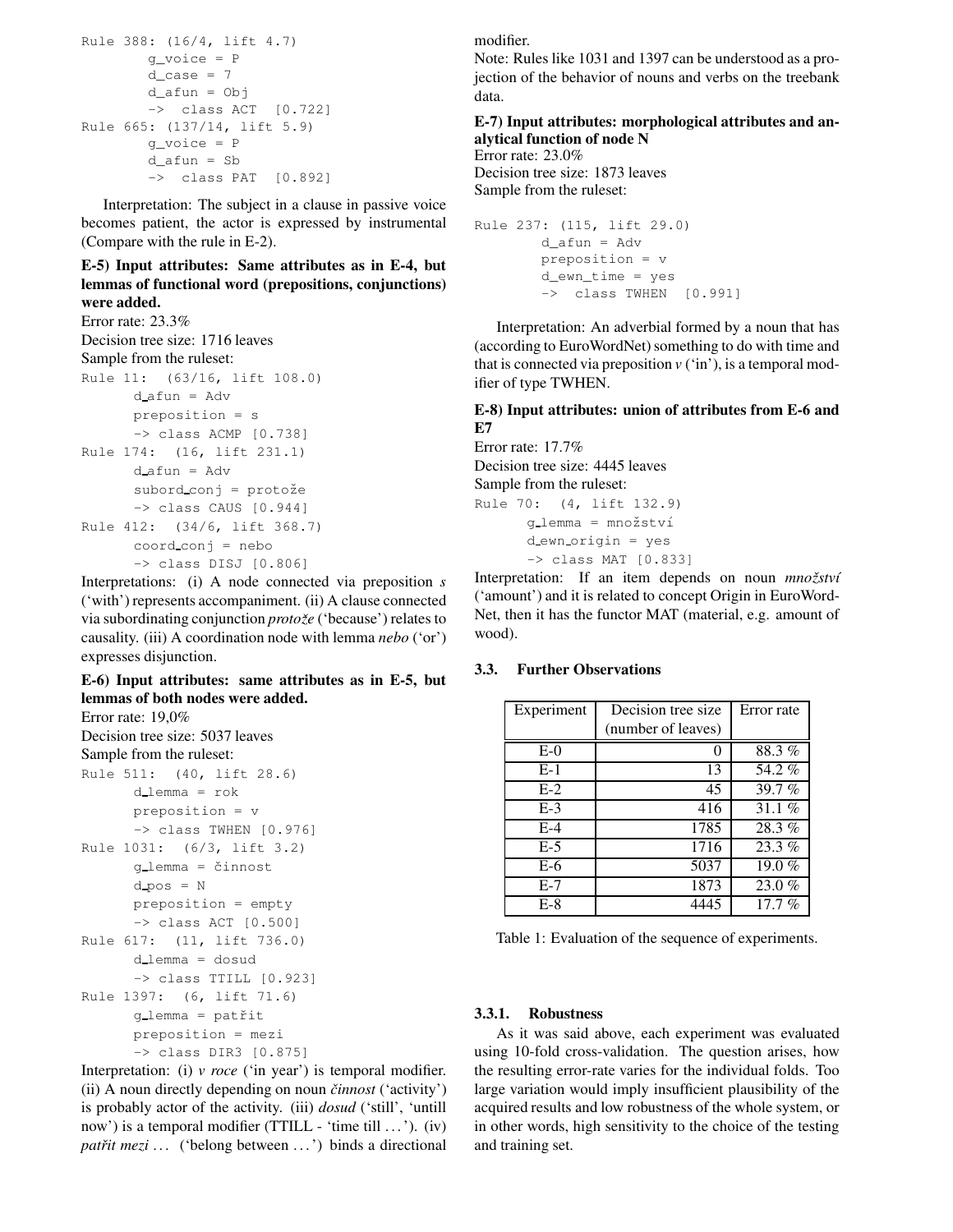Table 2 shows the evaluation of experiment E-8 for each fold separately. The error-rate varies only in a narrow interval from 16.4 % to 18.1 %. This observation guarantees satisfactory robustness of the system.

| Fold           | Decision tree size | Error rate          |
|----------------|--------------------|---------------------|
|                | (number of leaves) |                     |
| 1              | 4396               | $16.4\%$            |
| $\overline{2}$ | 4509               | $\overline{17.0}$ % |
| 3              | 4509               | $17.7\%$            |
| 4              | 4496               | $18.5\%$            |
| 5              | 4371               | $17.7\%$            |
| 6              | 4398               | 17.9%               |
| 7              | 4381               | 18.9%               |
| 8              | 4438               | $17.3\%$            |
| 9              | 4449               | 17.5 $%$            |
| 10             | 4551               | 18.1 $%$            |
| Average        | 4445               | 17.7                |
| Std. error     | 18                 | 0.2                 |

Table 2: Evaluation of experiment E-8 on the individual folds of 10-fold cross-validation.

#### **3.4. Error-rate versus training data size**

In order to examine the dependence of the error-rate on the data set size, the experiment E-8 was repeatedly performed for data sets containing  $1 \%$ ,  $3 \%$ ,  $6 \%$ ,  $10 \%$ , 30 %, and 60 % of all available data. The resulting values of error-rate, as well as the curve interpolated from them, are depicted in Figure 5. The curve tends to go down even in its last segment, which is promising. If we extrapolate the curve, a decrease of the error-rate by several percentage points can be expected when the size of the data set reaches 100 000 nodes. On the other hand, the "speed of the improvement" of the presented system decreases too fast, therefore it is not likely that its error-rate can ever drop under 10 % using the same attribute set and the same ML technique.

Although this observation perhaps seems to be pessimistic, it perfectly matches the fact that if two human annotators are asked to annotate (independently on each other) the same sentences, roughly 10 % of the functors differ (Hajičová et al.,2002). A part of the disagreements is naturally caused by human errors. However, there are probably also certain classes of problems, which are caused by the fact that the present annotation scheme cannot fully capture the vagueness of the language. In any case, the percentage of functors on which two people differ, makes a natural limit for what is called error rate in this paper.

#### **4. Accelerating the Annotation Process**

#### **4.1. Annotation Environment**

For the tectogrammatical annotation of the PDT, the annotators use a special Tree Editor (TrEd for short). It enables a comfortable and fast handling of the topology of the trees (correction of "wrongly-aimed" dependencies) as well as node re-labeling (changing node attributes, especially functors). More details can be found in (Hajič et



Figure 5: The improvement of the error-rate when increasing the size of the training data (the attribute set is identical with that of E-8). The data size is expressed as the number of vectors (edges). The dashed line represents the average degree of "disagreement" between two human annotators. .



Figure 6: An illustration of the Tree Editor - the software tool for the manual annotation on the tectogrammatical level.

al.,2001). The user interface of TrEd is depicted in Figure 6.

## **4.2. Incorporation of the Decision Trees into the Annotation Process**

In order to make the presented system for functor assignment practically usable, it has to be incorporated into the annotation process. This is done as follows: the decision tree generated by C5 is (automatically) translated into a module in Perl (the programming language TrEd is written in). In TrEd, a keyboard shortcut is defined which executes the evaluation of the decision tree subsequently for each node of the tectogrammatical tree, and it assigns functors to these nodes.

As we have seen in Figure 3, C5 estimates the confidence for every generated rule and for each leaf of the deci-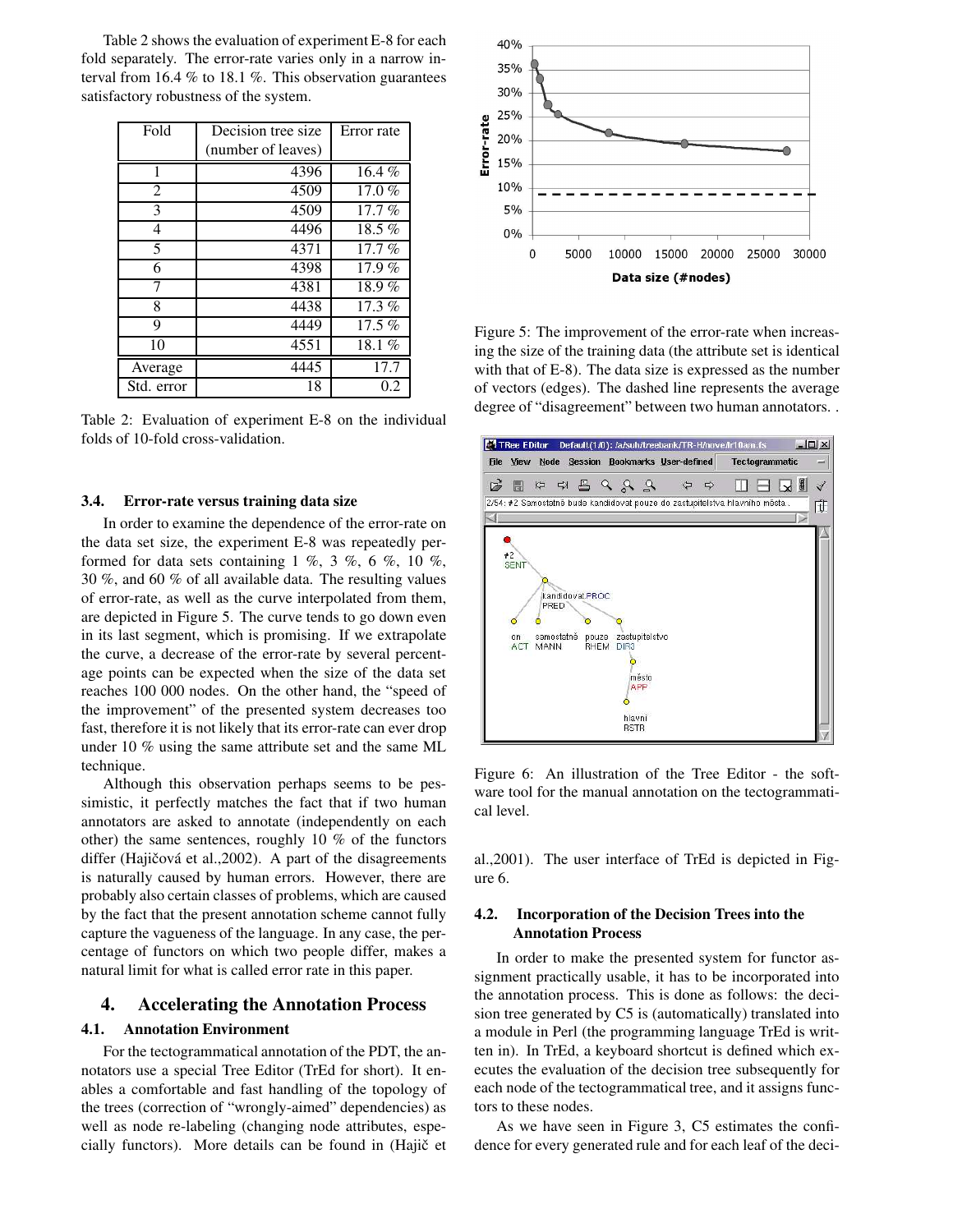

Figure 7: Data flow diagram. An the beginning, there is a set of manually annotated tectogrammatical tree structures. At the end, a Perl module for automatic functor assignment is created and can be "plugged" into the tree editor.

sion tree. We color the automatically assigned functors according to the confidence of the applied leaf of the decision tree, with the intent to make it easier for annotators to focus their concentration on the most "suspicious" nodes. Red is used for functors with estimated confidence lower than 60 %, black for confidence higher than 90 %, and blue for the rest. If an annotator corrects the automatically assigned functor, its color changes to green (the annotator can then easily perceive which functors have already been manually corrected).

#### **4.3. Response of the Human Annotators**

Currently, there are six people who have been manually annotating the tectogrammatical tree structures for at least one year. All of them have more than half a year of experience with using AFAS. They were given a questionnaire, the goal of which is to determine the real usefulness of the AFAS. Here we present selected results of this inquiry.

- All of the annotators share the opinion that the AFAS significantly increases the speed of their work. According to their subjective estimate, the manual assignment of functors would take at least twice as long without the AFAS.
- As it was already mentioned in this paper, they were asked whether they prefer to automatically assign only functors with high confidence, or to assign as many functors as possible, even though more errors would occur (precision versus recall question). All of them chose the latter possibility.
- They were also asked whether they find the coloring (expressing the confidence of functors) useful. According to their answers, it unfortunately seems that they are not using this information at all, even though

on unseen data at least 75 % of errors are among "red" functors. They check the whole tree node by node for each sentence and cannot simply skip over some parts.

 They were asked whether they are aware of any systematical error made by the AFAS. One of their suggestions actually resulted in a change of the input attribute set used by the AFAS (topological attributes have been added).

#### **4.4. Error Analysis**

Having in hand the files during the annotation of which the previous version of the AFAS was used, we can evaluate how often the automatically assigned functors were manually corrected. The resulting number of corrections (roughly 23 %) nearly exactly matches the predicted errorrate, which again confirms the robustness of this approach.

For one file (53 sentences), the errors were analyzed in detail. In this way, we try to localize the bottlenecks of the system: the most frequent types of misclassification, and (if possible) the most frequent reasons for such misclassification. Such observation are leading us to furher improvements.

## **5. Conclusion**

We have shown that the machine learning approach can be very helpful during the tectogrammatical annotation of the Prague Dependency Treebank, even though such annotation is very close to the semantics of natural language. Only roughly one out of five automatically assigned functors has to be manually corrected, which makes the remaining annotation significantly faster in comparison with annotation from scratch. It is also interesting that the number of differences between manually assigned functors and automatically assigned functors is less than twice as big as the number of differences between two humans.

We hope that further improvements of the presented systems will be reached via (i) larger training data, (ii) error analysis of misclassifications of the existing system, (iii) newly available lexical resources (especially a valency lexicon of Czech verbs (Lopatková, Zabokrtský, 2002)).

#### **Acknowledgements**

The research reported on in this paper has been carried out mainly under the projects GAČR 405/96/K214 and MŠMT LN00A063. The authors also gratefully acknowledge the support from ILPNet2.

#### **6. References**

- S. Džeroski, Z. Žabokrtský. 2001. A Machine Learning Approach to Automatic Functor Assignment in the Prague Dependency Treebank. *Prague Bulletin of Mathematical Linguistics*, 76: 35–43. Charles University, Prague.
- J. Hajič. 1998. Building a syntactically annotated corpus: The Prague Dependency Treebank. In: *Issues of Valency and Meaning. Studies in Honour of Jarmila Panevova´*, ed. by E. Hajičová, 106-132. Karolinum, Prague.
- J. Hajič, P. Pajas, B. Hladká. 2001. The Prague Dependency Treebank: Annotation Structure and Support, In: *Proceedings of the IRCS Workshop on Linguistic Databases*, 105–114. University of Pennsylvania, Pittsburgh, PA.